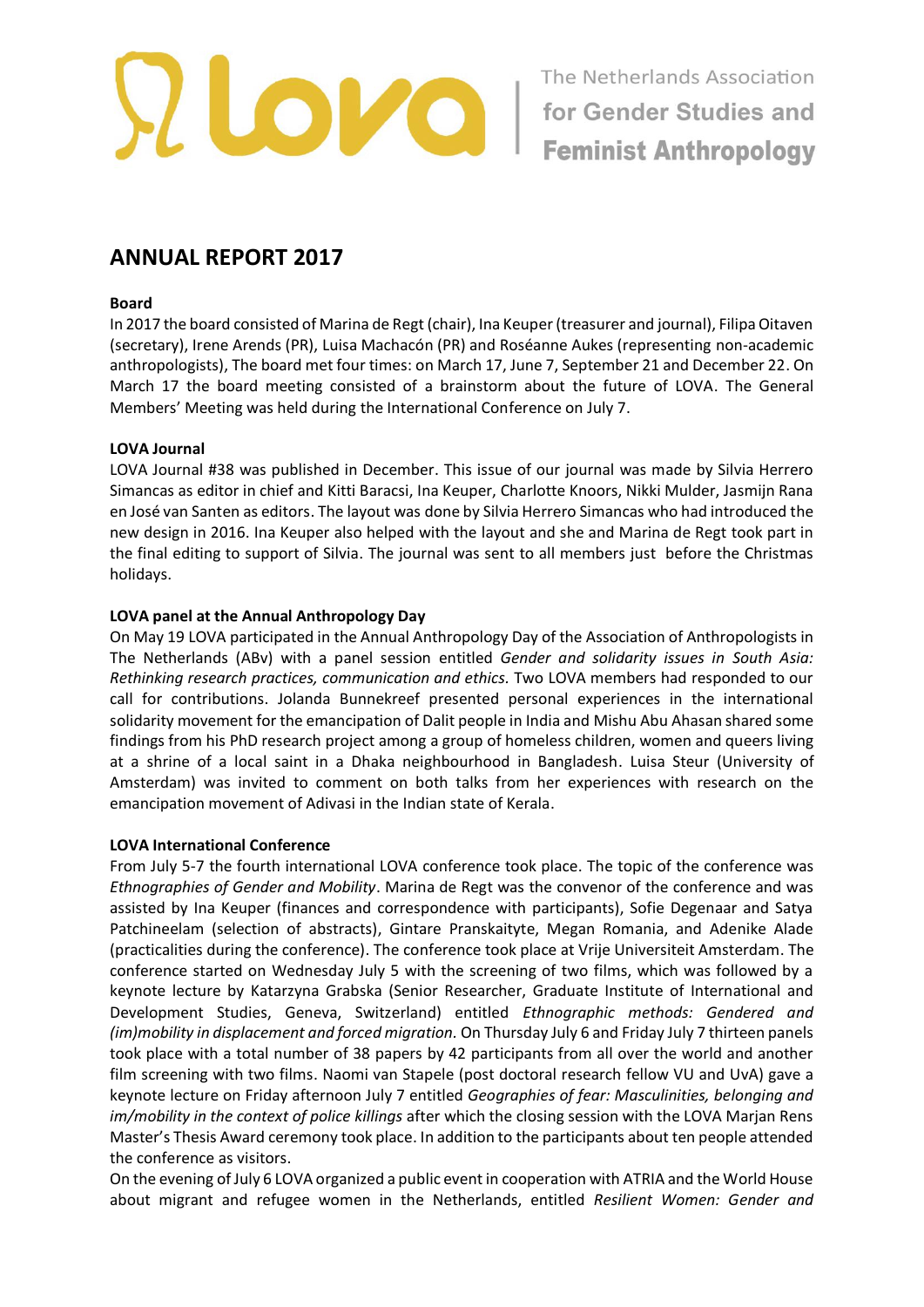*Migration in the Netherlands*. Louma Nourallah from Syria, Palwasha Hassan from Afghanistan, and Cindy from Cameroon presented their experiences of living in the Netherlands, and Ratna Saptari spoke about the activities of the Indonesian Migrant Workers Union in the Netherlands. Women from the Worldhouse prepared tea and coffee and snacks. Around 50 people attended the event and the responses were very positive.

## **LOVA panel at EASA Network for the Anthropology of Gender and Sexuality**

On November 23 LOVA participated with a panel session in the two-day workshop *(En)gendering new conversations: Ethnographic research and its contribution to politicized debates on gender and sexuality"* of the Network for the Anthropology of Gender and Sexuality of the European Association of Social Anthropologists (EASA) at University of Groningen, The Netherlands. The panel was organized by Brenda Bartelink and Marina de Regt. Rahil Roodsaz (PhD candidate at Radboud University Nijmegen), Suchi Karim (PhD candidate at Radboud University Nijmegen), May Ngo (Asia Research Institute at Singapore), and Francesca Minimel (PhD candidate at University of Marseille) presented some very intriguing research findings about a Dutch-Bangladeshi adolescent sexuality education project, sexuality rights activism in Bangladesh, the motives of Roman Catholic Christian nuns to support female industrial workers in Cambodia, and the "vagina politics" in HIV-Aids prevention campaigns by American Christian NGOs in Togo. Other LOVA members participated in other panels, The EASA seminar and the collaboration was a great success.

### **LOVA International Summer School**

The board decided not to organize a Summer School in 2017 because in the summer the fourth LOVA International Conference took place. Combining the conference with a summer school had proven to be too much work.

### **LOVA Marjan Rens Master's Thesis Award**

In 2017 ten Master's theses were submitted for the thesis award. José van Santen and Marion den Uyl made a shortlist of three theses and together with Reinhilde König selected the top three. The prize winners were:

- *1.* Belén Gianquinta (Human Rights, Gender and Conflict Studies, ISS): *Silenced subjectivities and misrepresentations – Exposing the contradictions of the international child marriage discourse*
- *2.* Afiah Vijlbrief (Sociology, VU): *Genderfluidity: A qualitative study on the gender identity of the Amsterdam genderfluids*
- *3.* Menal Ahmad (Cultural Anthropology, UU): *The fight – An ethnographic study on the relationship between gender, martial arts, and Iranian women's citizenship*

The award ceremony took place on July 7, at the closing session of the International Conference.

#### **LOVA Mail Service**

Since May 9 messages of LOVA Mail Service have been sent from the new mailbox of [mail@lova,network](mailto:mail@lova.network) and we ended the use of the private mailbox of our secretary Filipa Oitavén. The sending of messages was now also done more regularly; a total of 94 messages have been sent to all LOVA members from May 9 on and the list of addressees has been updated regularly.

#### **Website and Facebook**

After the preparations in late 2016 the website has been redesigned early 2017. Luisa Machacón took the lead and together with ICT expert Sebastiaan Stam she came up with a completely new website, with new headings, pages, pictures and texts, using the TransIP company as web host and the Content Management System of Wordpress. With this change we could open four new mailboxes addresses: [mail@lova,network;](mailto:mail@lova.network) [info@lova,network;](mailto:info@lova.network) [conference@lova,network;](mailto:conference@lova.network) [journal@lova,network.](mailto:journal@lova.network) We also changed the payment facilities on the website from Paypal into those of Mollie Payments. We thanked the Pardon Pardon graphic design company for their excellent services and cooperation for the previous website over the past years.

Regarding Facebook, we decided to post only items that are clearly related to gender and anthropology. This year we have gone from 813 page likes in January to 1054 page likes in December.